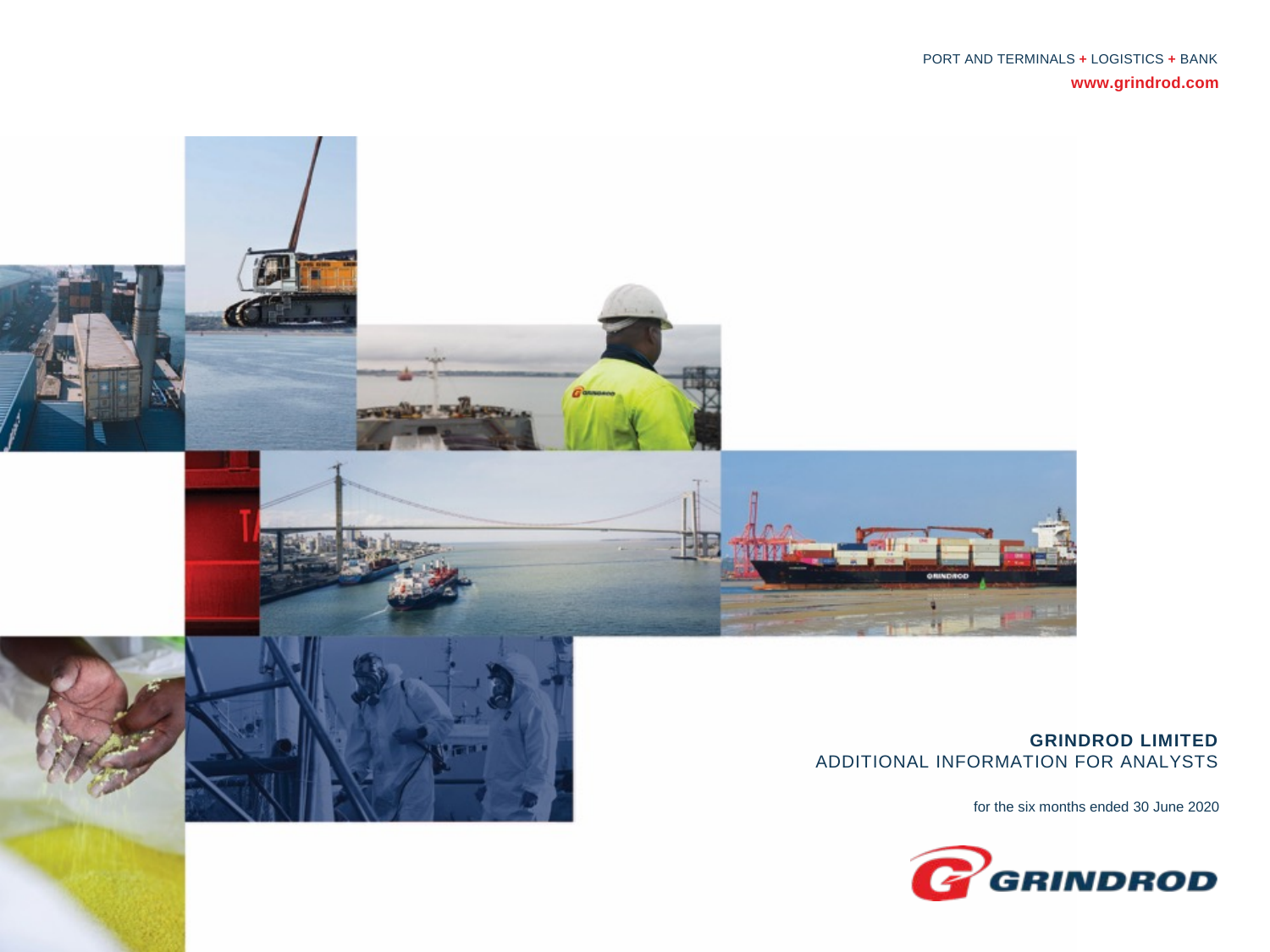### MANAGEMENT SEGMENTAL BALANCE SHEET AS AT 30 JUNE 2020

| <b>R000</b>                             | <b>PORT AND</b><br><b>TERMINALS</b> | <b>LOGISTICS</b> | <b>BANK</b>   | <b>GROUP</b>   | <b>TOTAL</b><br><b>CONTINUING</b><br><b>OPERATIONS</b> | <b>DISCONTINUED</b><br><b>OPERATIONS</b> | <b>TOTAL</b> |
|-----------------------------------------|-------------------------------------|------------------|---------------|----------------|--------------------------------------------------------|------------------------------------------|--------------|
| <b>Fixed Assets</b>                     | 1800317                             | 2 751 376        | 8 2 1 2       | 651 073        | 5 210 978                                              |                                          | 5 210 978    |
| Intangible assets                       | 493 222                             | 666 155          |               | 7 3 2 2        | 1 166 699                                              |                                          | 1 166 699    |
| Investment and other non-current assets | 747 129                             | 63 304           | 1 161 788     | 581 082        | 2 553 303                                              |                                          | 2 553 303    |
| Advances to customers                   |                                     | $\blacksquare$   | 7 435 717     | $\sim$         | 7 435 717                                              |                                          | 7 435 717    |
| Current assets                          | 625 807                             | 1 138 029        | 2 3 2 0 1 9 5 | 1 442 147      | 5 5 2 6 1 7 8                                          | (152237)                                 | 4 003 801    |
| Non-current assets held for sale        | $\blacksquare$                      |                  |               | $\sim$         | $\sim$                                                 | 4 108 455                                | 4 108 455    |
| Cash and cash equivalents               | 311 096                             | 678 562          | 2 844 226     | 166 195        | 4 000 079                                              | $\blacksquare$                           | 4 000 079    |
| <b>TOTAL ASSETS</b>                     | 3 977 571                           | 5 297 426        | 13 770 138    | 2 847 819      | 25 892 954                                             | 2586078                                  | 28 479 032   |
| Equity                                  | 2 425 082                           | 1 922 773        | 1 268 434     | 1 412 995      | 7 029 284                                              | 1 431 750                                | 8 461 034    |
| Preference share capital                | $\blacksquare$                      |                  | 285 000       | (10000)        | 275 000                                                | 465 000                                  | 740 000      |
| Non-controlling interest                | 29 0 84                             | 21 781           | 43 707        | $\sim$         | 94 572                                                 | (183691)                                 | (89119)      |
| Total interest-bearing debt             | 1 019 803                           | 1 639 647        | 765 942       | 1 389 089      | 4 8 14 4 8 1                                           |                                          | 4 8 14 4 8 1 |
| Other non-current liabilities           | 22 803                              | 72 695           | 1 615 498     | 41769          | 1752765                                                |                                          | 1752765      |
| Deposits from bank customers            |                                     |                  | 9735703       | $\sim$         | 9735703                                                |                                          | 9 735 703    |
| Non-current liabilities held for sale   |                                     |                  |               | $\blacksquare$ | $\overline{\phantom{a}}$                               | 873 019                                  | 873 019      |
| Current liabilities                     | 480 799                             | 1 640 530        | 55 854        | 13 966         | 2 191 149                                              | $\blacksquare$                           | 2 191 149    |
| <b>TOTAL EQUITY AND LIABILITIES</b>     | 3 977 571                           | 5 297 426        | 13 770 138    | 2 847 819      | 25 892 954                                             | 2586078                                  | 28 479 032   |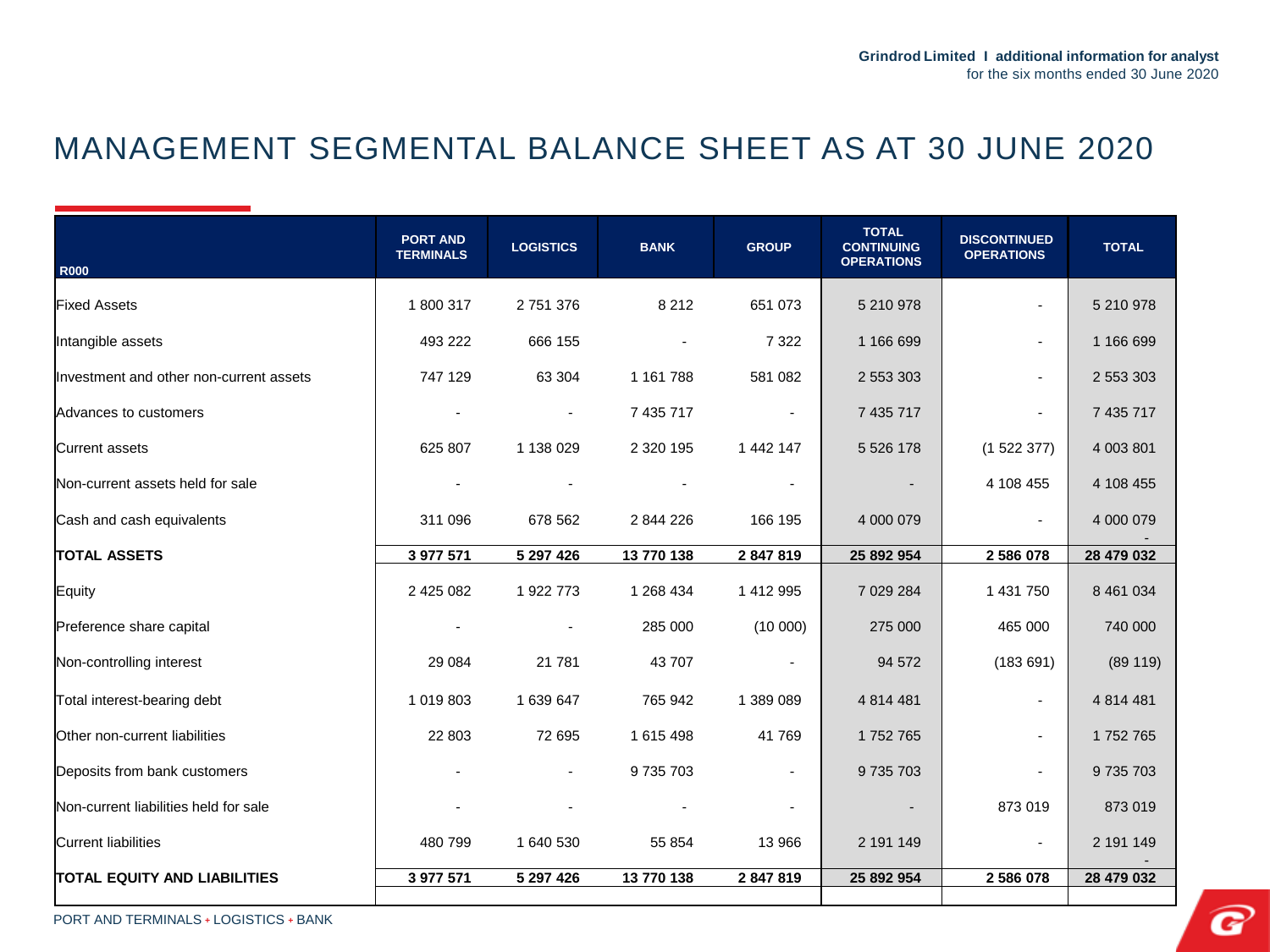# OTHER SEGMENTAL INFORMATION FOR 30 JUNE 2020

| <b>R000</b>                                                      | <b>PORT AND</b><br><b>TERMINALS</b> | <b>LOGISTICS</b> | <b>BANK</b>    | <b>GROUP</b> | <b>TOTAL</b><br><b>CONTINUING</b><br><b>OPERATIONS</b> | <b>SEGMENTAL</b><br><b>ADJUSTMENTS OPERATIONS -</b> | <b>TOTAL</b><br><b>CONTINUING</b><br><b>EQUITY</b> | DIS-<br><b>CONTINUED</b><br><b>OPERATIONS</b> |
|------------------------------------------------------------------|-------------------------------------|------------------|----------------|--------------|--------------------------------------------------------|-----------------------------------------------------|----------------------------------------------------|-----------------------------------------------|
| Depreciation and amortisation excl<br>IFRS 16 right of use asset | (49758)                             | (127990)         | (1057)         | (12 130)     | (190936)                                               | 78 988                                              | (111948)                                           | (1215)                                        |
| Depreciation - right of use assets                               | (13 430)                            | (164033)         | (6896)         | (98)         | (184 457)                                              | 19 4 48                                             | (165009)                                           | (6509)                                        |
| Interest received                                                | 3 9 5 3                             | 15 191           | $\blacksquare$ | 56 654       | 75 798                                                 | 6927                                                | 82725                                              | 138                                           |
| Interest paid                                                    | (9 124)                             | (31842)          | (412)          | (63517)      | (104 896)                                              | 11784                                               | (93 112)                                           | (84685)                                       |
| Interest paid - lease liability                                  | (14029)                             | (40905)          | (457)          | (28)         | (55419)                                                | 18 037                                              | (37382)                                            | (4897)                                        |
| Preference Dividend                                              |                                     | $\sim$           | (10846)        | 350          | (10496)                                                | $\overline{\phantom{a}}$                            | (10496)                                            | (17666)                                       |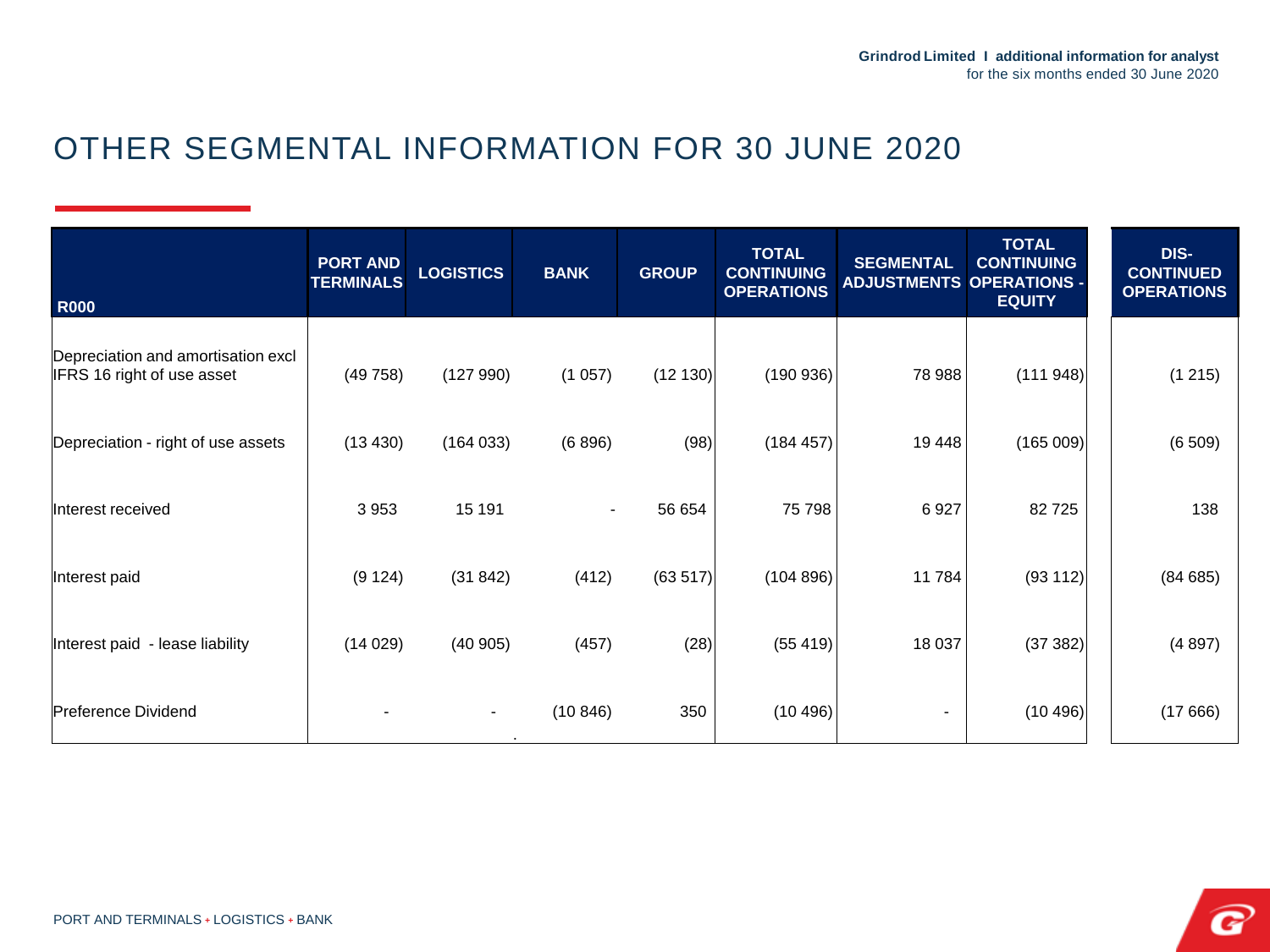# LEGAL NET DEBT BREAKDOWN AS AT 30 JUNE 2020

|                                                                                 | <b>Including Grindrod</b><br><b>Bank</b> | <b>Excluding Grindrod</b><br><b>Bank</b> |
|---------------------------------------------------------------------------------|------------------------------------------|------------------------------------------|
| <b>R000</b>                                                                     | <b>Net debt</b>                          | <b>Net debt</b>                          |
| Loans and advances to bank customers                                            | 7 435 718                                |                                          |
| Loans and advance - private equtiy included in non-current assets held for sale | 1 161 934                                |                                          |
| Liquid assets and short-term negotiables                                        | 1 387 441                                |                                          |
| Bank and cash                                                                   | 3752144                                  | 907 918                                  |
| Bank and cash included in non-current assets held for sale                      | 57876                                    | 57876                                    |
| Long-term loans                                                                 | (690 409)                                | (444009)                                 |
| IFRS 16 lease liability                                                         | (1228776)                                | (1218178)                                |
| Deposits from bank customers                                                    | (9735703)                                |                                          |
| Current portion of long-term loans                                              | (709595)                                 | (200 577)                                |
| Short term borrowings and overdraft                                             | (1214223)                                | (1214223)                                |
| Interest bearing debt included in non-current liabilities held for sale         | (667 675)                                | (66767)                                  |
| Net debt                                                                        | (451 268)                                | (2778868)                                |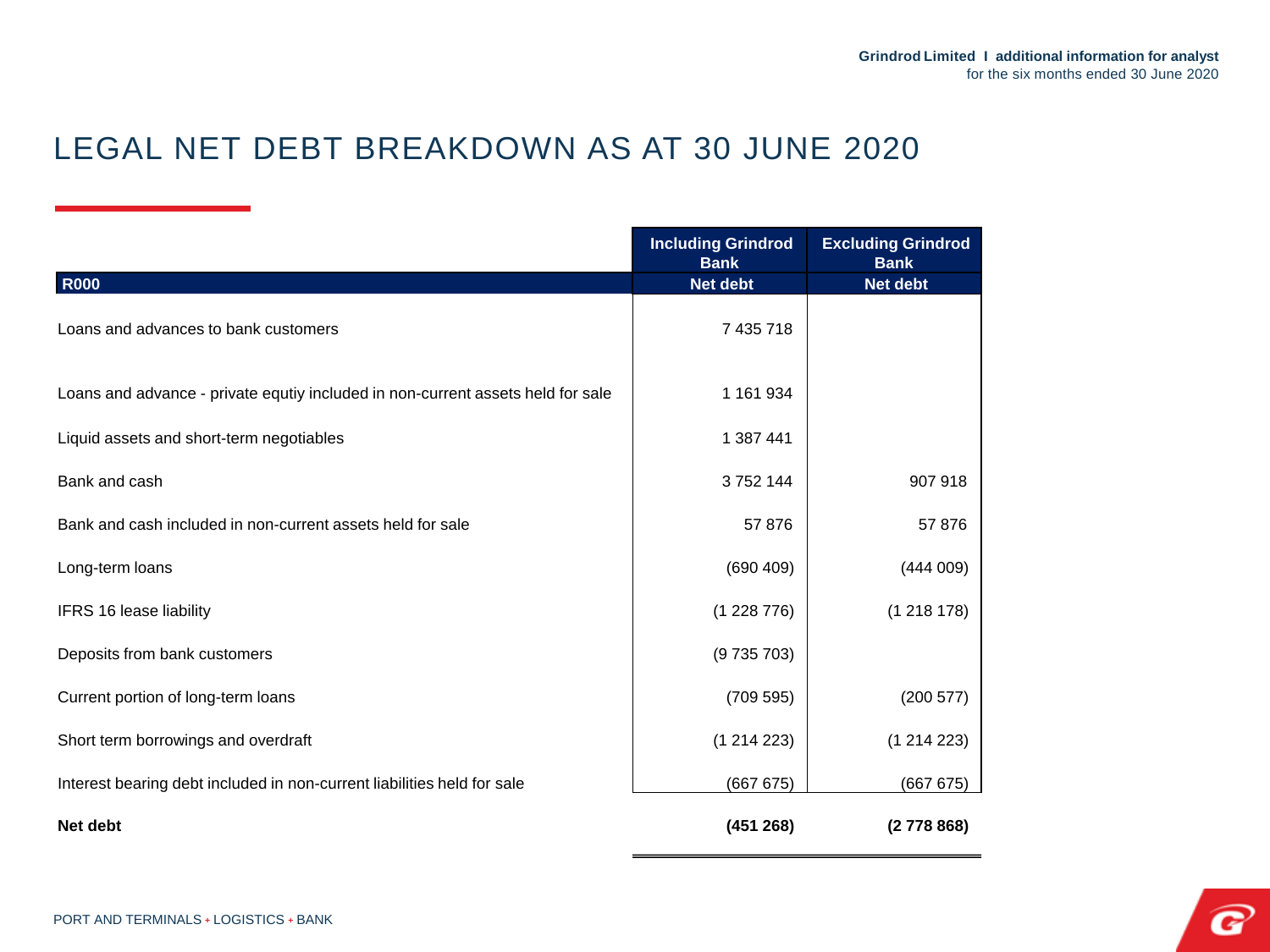|                                                            | Unaudited      | Unaudited       | Unaudited        |
|------------------------------------------------------------|----------------|-----------------|------------------|
|                                                            | 30 June        | 30 June         | December<br>51   |
|                                                            | 2020           | 2019*           | 2019*            |
|                                                            | R000           | R000            | R000             |
| Revenue                                                    |                |                 |                  |
| Port and Terminals                                         | 483 131        | 512767          | 1151844          |
| <b>ogistics</b>                                            | 1498224        | 1586481         | 3 272 575        |
| <b>Bank</b>                                                | 214 178        | 211479          | 380 184          |
| Group                                                      | 81972          | 37599           | 45087            |
|                                                            | 2 277 505      | 2 348 326       | 4849690          |
| Segmental adjustments**                                    | (510 508)      | (493 322)       | (1059363)        |
| Port and Terminals                                         | (306479)       | (247839)        | (560 563)        |
| -ogistics                                                  | (204029)       | (245483)        | (498 800)        |
|                                                            | 1766997        | 1855004         | 3790327          |
| Trading profit (including expected credit losses)          |                |                 |                  |
| Port and Terminals                                         | 207 269        | 214612          | 458316           |
| -ogistics                                                  | 428 572        | 377 331         | 854716           |
| <b>Bank</b>                                                | 59712          | 91357           | 124 022          |
| Group                                                      | (19 262)       | $(29\ 279)$     | (115986)         |
|                                                            | 676 291        | 654 021         | 1321068          |
| Segmental adjustments**                                    | (253 869)      | (235 000)       | (434372)         |
| Port and Terminals                                         | (178773)       | (150 460)       | (308 899)        |
| -ogistics                                                  | (75096)        | (84, 540)       | (125473)         |
|                                                            | 422 422        | 419021          | 886 696          |
| Operating profit/(loss) before interest and taxation       |                |                 |                  |
| Port and Terminals                                         | 144 081        | 151 362         | 329 318          |
| -ogistics                                                  | 136548         | 142092          | 345 484          |
| <b>Bank</b>                                                | 51759          | 81876           | 109 964          |
| Group                                                      | (121492)       | (52323)         | (102647)         |
|                                                            | 210896         | 323 007         | 682 119          |
| Segmental adjustments**                                    | (155430)       | (145971)        | (255 869)        |
| Port and Terminals                                         | (133947)       | (102470)        | (233 010)        |
| -ogistics                                                  | (21483)        | (43, 501)       | (22 859)         |
|                                                            | 55 466         | 177 036         | 426 250          |
| Share of associate companies' profit/(loss) after taxation |                |                 |                  |
| Port and Terminals                                         | 28809          | 29 230          | 71535            |
| -ogistics                                                  | (169)          | 1049            | (186)            |
| Group                                                      | 28 640         | 30279           | 71349            |
| Segmental adjustments**                                    | (23779)        | (25912)         | (61634)          |
| Port and Terminals                                         | (23 779)       | (25912)         | (61634)          |
| -ogistics                                                  |                |                 |                  |
|                                                            |                |                 |                  |
|                                                            | 4861           | 4 367           | 9715             |
| Profit/(loss) attributable to ordinary shareholders        |                |                 |                  |
| Port and Terminals                                         | 96 674         | 102 258         | 175235           |
| -ogistics                                                  | 32893<br>52423 | 47 290<br>54809 | 133 694<br>83407 |
| <b>Group</b><br><b>Bank</b>                                | (145 773)      | (38761)         | (76257)          |
|                                                            |                |                 |                  |

## SEGMENTAL ANALYSIS FOR CONTINUING OPERATIONS

Represented for the impact of IFRS 5 Non-Current Assets Held for Sale and Discontinued Operations (June and<br>December 2019) and restated IFRS 10 Consolidated Financial Statements (June 2019 only) December

effective share of the group's ownership is applied to each line item above. In the consolidated annual financial<br>statements (International Financial Reporting Standards (IFRS) presentation), investments in joint ventures accounted for using proportionate consolidation where an<br>line item above. In the consolidated annual financial \*\* For segment reporting, investments in joint ventures are accounted for using

316079

165 596

36 217